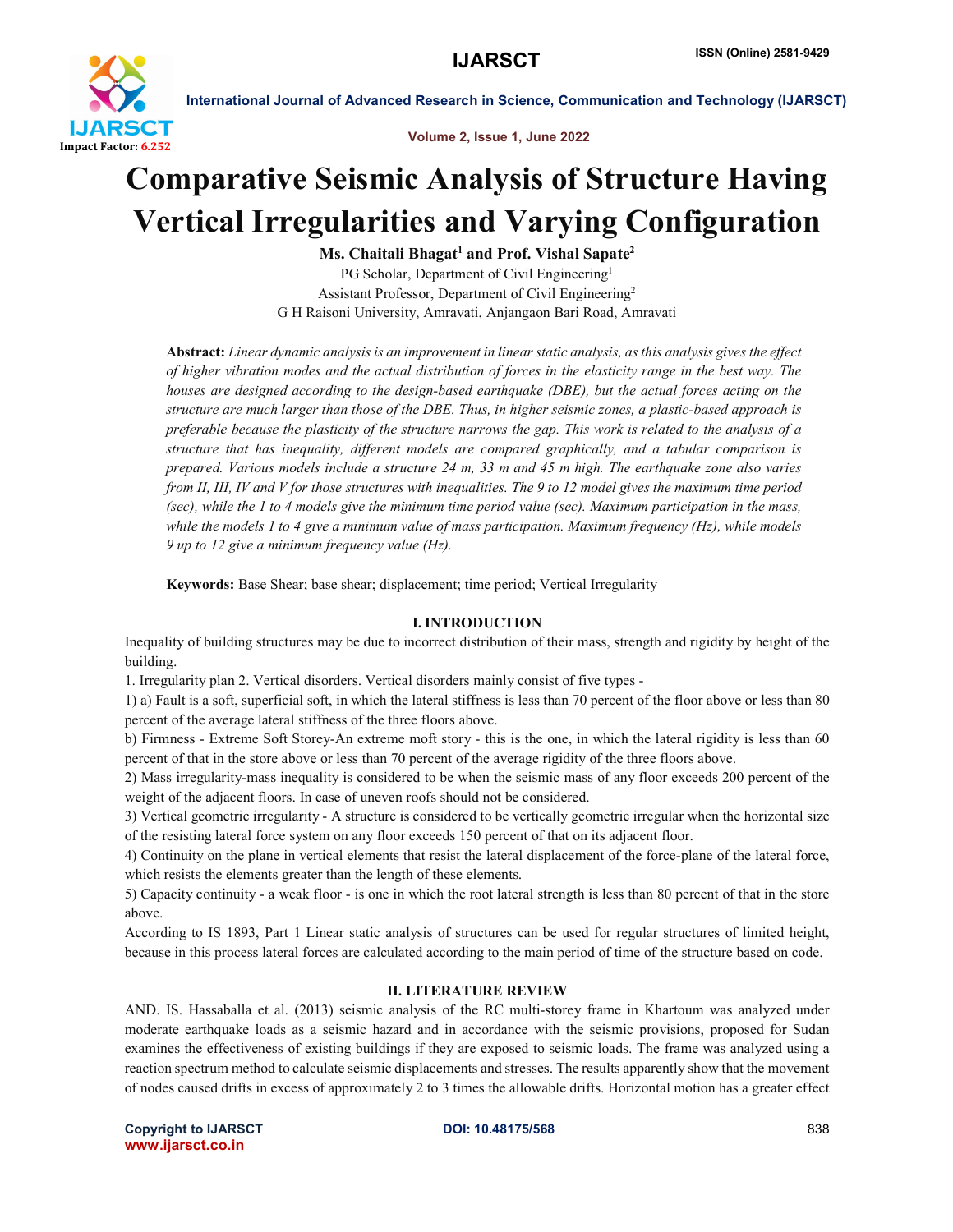

#### Volume 2, Issue 1, June 2022

on the axial compression loads of the outer columns compared to the inner columns, and the compressive stresses in the columns of the first floor were approximately 1.2 - 2 times the tensile stress.

Himanshu Bansal et al. (2012) analyzed the response spectrum (RSA) and analyzed the history of time (THA) of vertically irregular frames of RC buildings and made a design based on plasticity using IS 13920, corresponding to the equivalent of static analysis and analysis of time history. Three types of violations were considered, namely mass inequality, rigidity inequality and inequality of vertical geometry. Observations have shown that the shear force in the store is maximum for the first floor, and it is reduced to a minimum on the top floor in all cases.

#### III. METHODOLOGY

The following models are analyzed using STAAD-PRO software

- 1. Model-1: Irregular building 24 m (EQ-2)
- 2. Model-2: Irregular building 24 m (EQ-3)
- 3. Model-3: Irregular building 24 m (EQ-4)
- 4. Model-4: Irregular building 24 m (EQ-5)
- 5. Model-5: Irregular building 33 m (EQ-2)
- 6. Model-6: Irregular building 33 m (EQ-3)
- 7. Model-7: Irregular building 33 m (EQ-4)
- 8. Model-8: Irregular building 33 m (EQ-5)
- 9. Model-9: Irregular building 45 m (EQ-2)
- 10. Model-10: Irregular building 45 m (EQ-3)
- 11. Model-11: Irregular building 45 m (EQ-4)
- 12. Model-12: Irregular building 45 m (EQ-5)



Figure 1: Geometry of the model

The above figure is generated in the STAAD-PRO software, the geometry of the model is mentioned in this diagram.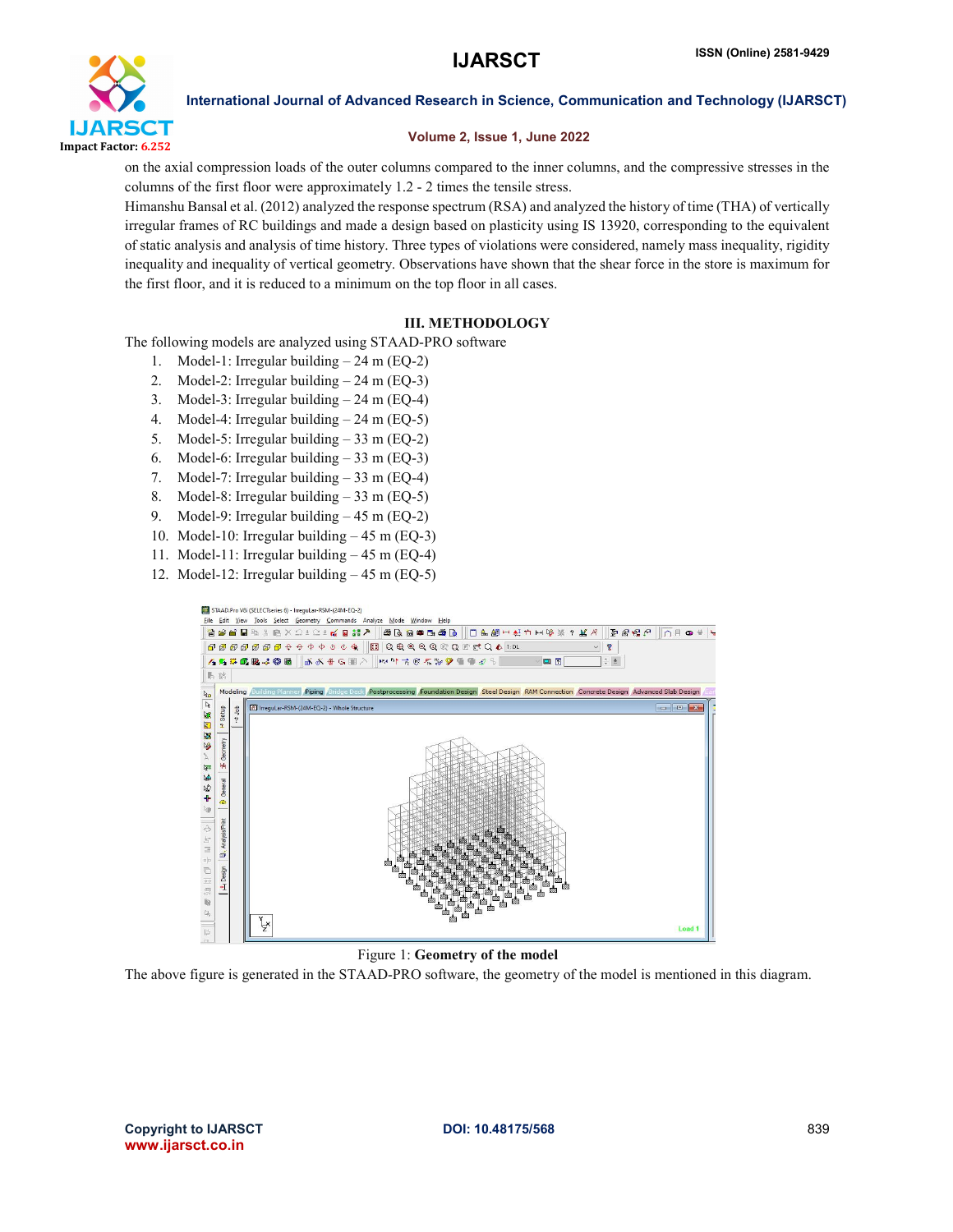

Volume 2, Issue 1, June 2022



Figure 2:3D view of the model



Figure 3:Plan of the model

The above figure is generated in the STAAD-PRO software, the plan of the model is mentioned in this diagram.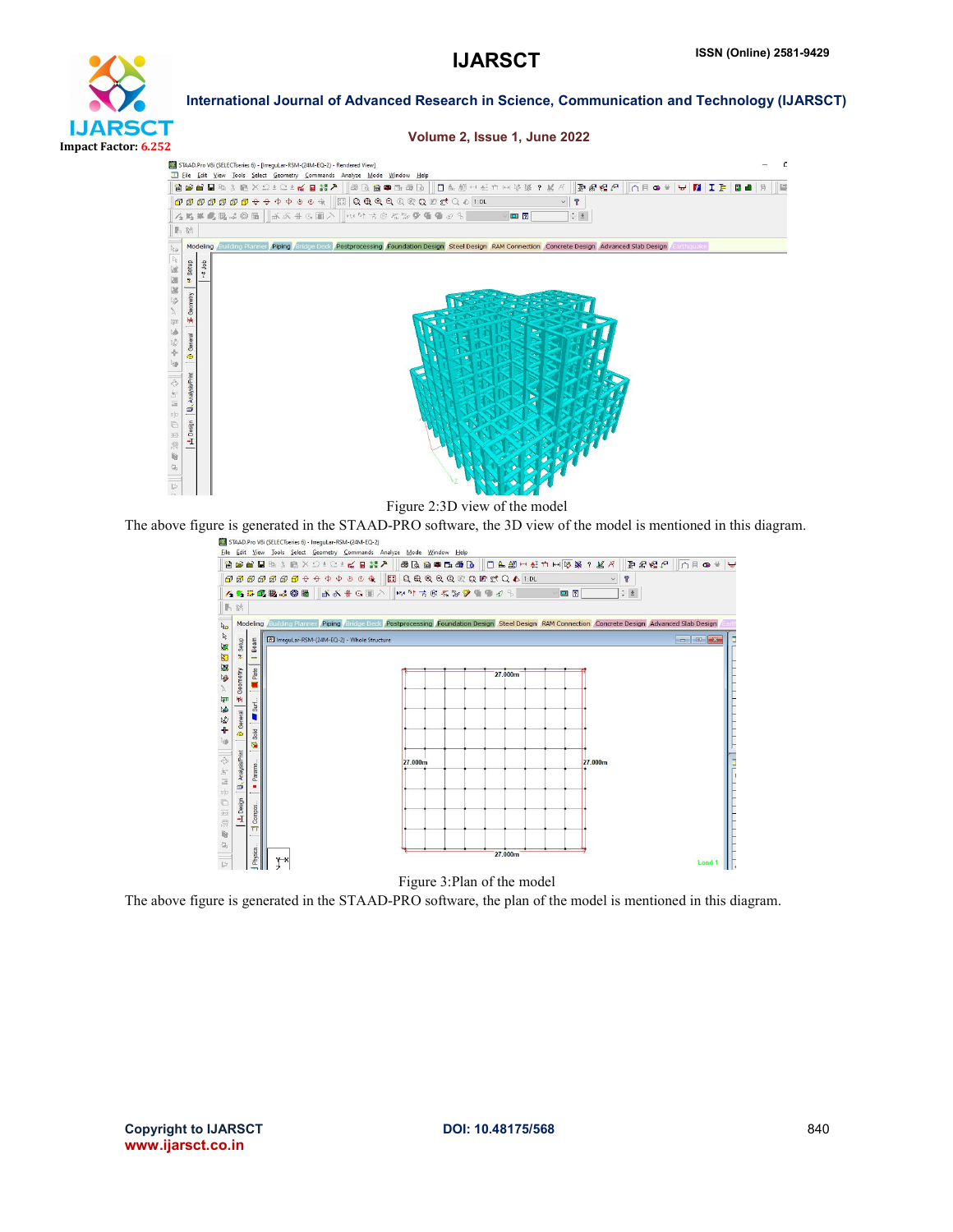

#### Volume 2, Issue 1, June 2022



Figure 4:Property assignment of the model

The above figure is generated in the STAAD-PRO software, the Property assignment of model is mentioned in this diagram.

#### III. RESULTS & DISCUSSIONS

The following results are obtained from the different models and the graphs and tables are mentioned as follows.



#### Figure 5:Horizontal Displacement (X) for all the model

The above graph is generated for the Horizontal Displacement (X) for all the model, from the graph it is observed that the model-12 (Irregular building – 45 m (EQ-5)) has the maximum value of the displacement while the model-1 (Irregular building – 24 m (EQ-2)) has minimum value of the displacement.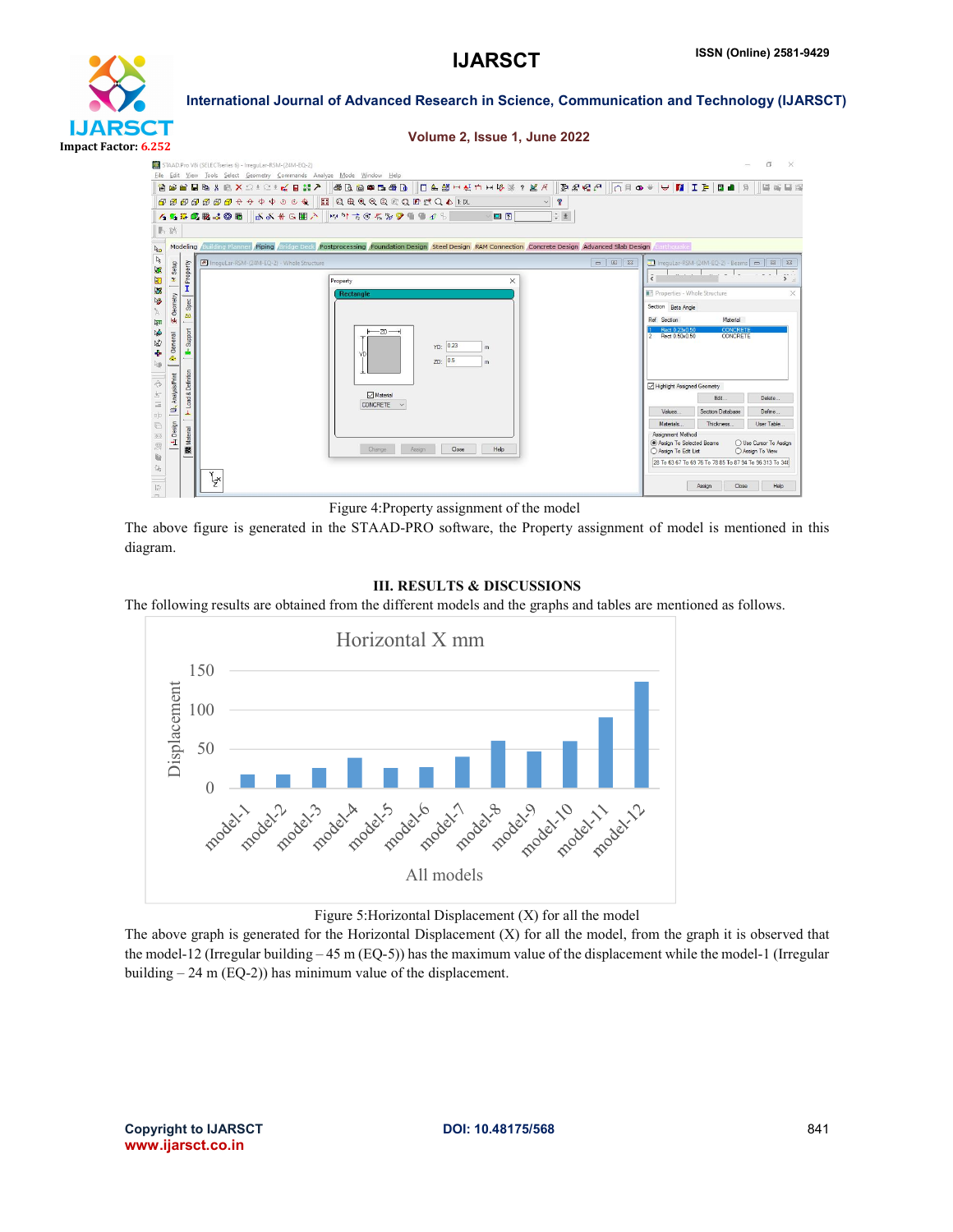# YТ Impact Factor: 6.252

#### International Journal of Advanced Research in Science, Communication and Technology (IJARSCT)

#### Volume 2, Issue 1, June 2022



Figure 6:Horizontal Displacement (Z) for all the model

The above graph is generated for the Horizontal Displacement (Z) for all the model, from the graph it is observed that the Model-8: Irregular building – 33 m (EQ-5) has the maximum value of the displacement while the Model-9: Irregular building – 45 m (EQ-2) has minimum value of the displacement.



Figure 7:Vertical Displacement (Y) for all the model

The above graph is generated for the Vertical Displacement (Y) for all the model, from the graph it is observed that the Model-12: Irregular building  $-45$  m (EQ-5) has the maximum value of the displacement while the Model-1: Irregular building – 24 m (EQ-2) has minimum value of the displacement.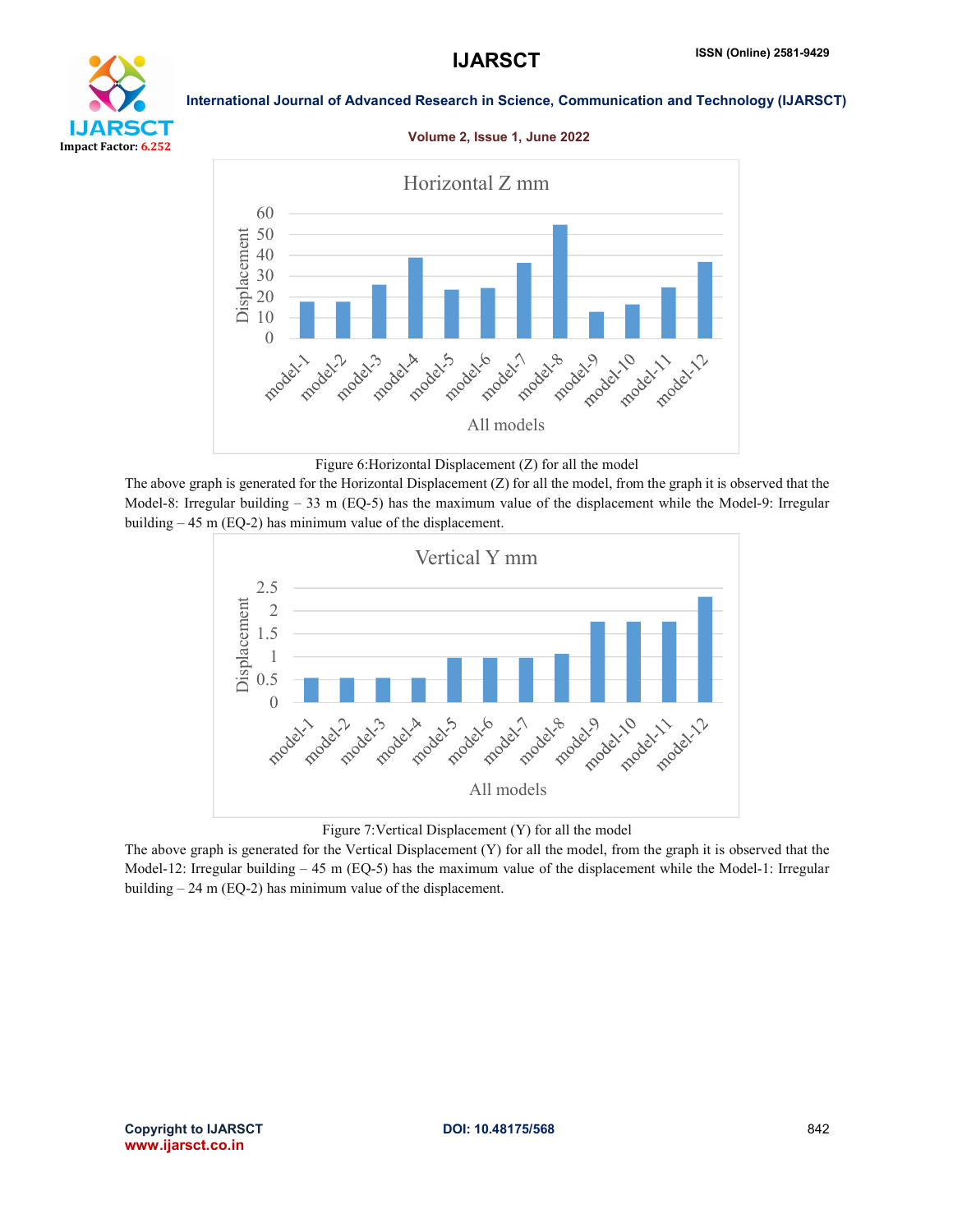

#### International Journal of Advanced Research in Science, Communication and Technology (IJARSCT)

#### Volume 2, Issue 1, June 2022





The above graph is generated for the Resultant Displacement for all the model, from the graph it is observed that the Model-12: Irregular building  $-45$  m (EQ-5) has the maximum value of the displacement while the Model-1: Irregular building – 24 m (EQ-2) has minimum value of the displacement.

Table 0.1: Reaction forces for all the models

|            | Horizontal | Vertical | Horizontal |
|------------|------------|----------|------------|
| All models | Fx kN      | Fy kN    | Fz kN      |
| model-1    | 15.993     | 215.826  | 15.985     |
| model-2    | 15.993     | 215.826  | 15.985     |
| model-3    | 23.271     | 215.826  | 23.259     |
| model-4    | 34.906     | 215.826  | 34.889     |
| model-5    | 15.667     | 296.046  | 14.465     |
| model-6    | 16.17      | 296.046  | 14.929     |
| model-7    | 24.255     | 296.046  | 22.393     |
| model-8    | 36.382     | 305.449  | 33.59      |
| model-9    | 19.028     | 401.443  | 8.268      |
| $model-10$ | 24.272     | 401.443  | 10.547     |
| model-11   | 36.408     | 401.443  | 15.82      |
| model-12   | 54.612     | 558.209  | 23.73      |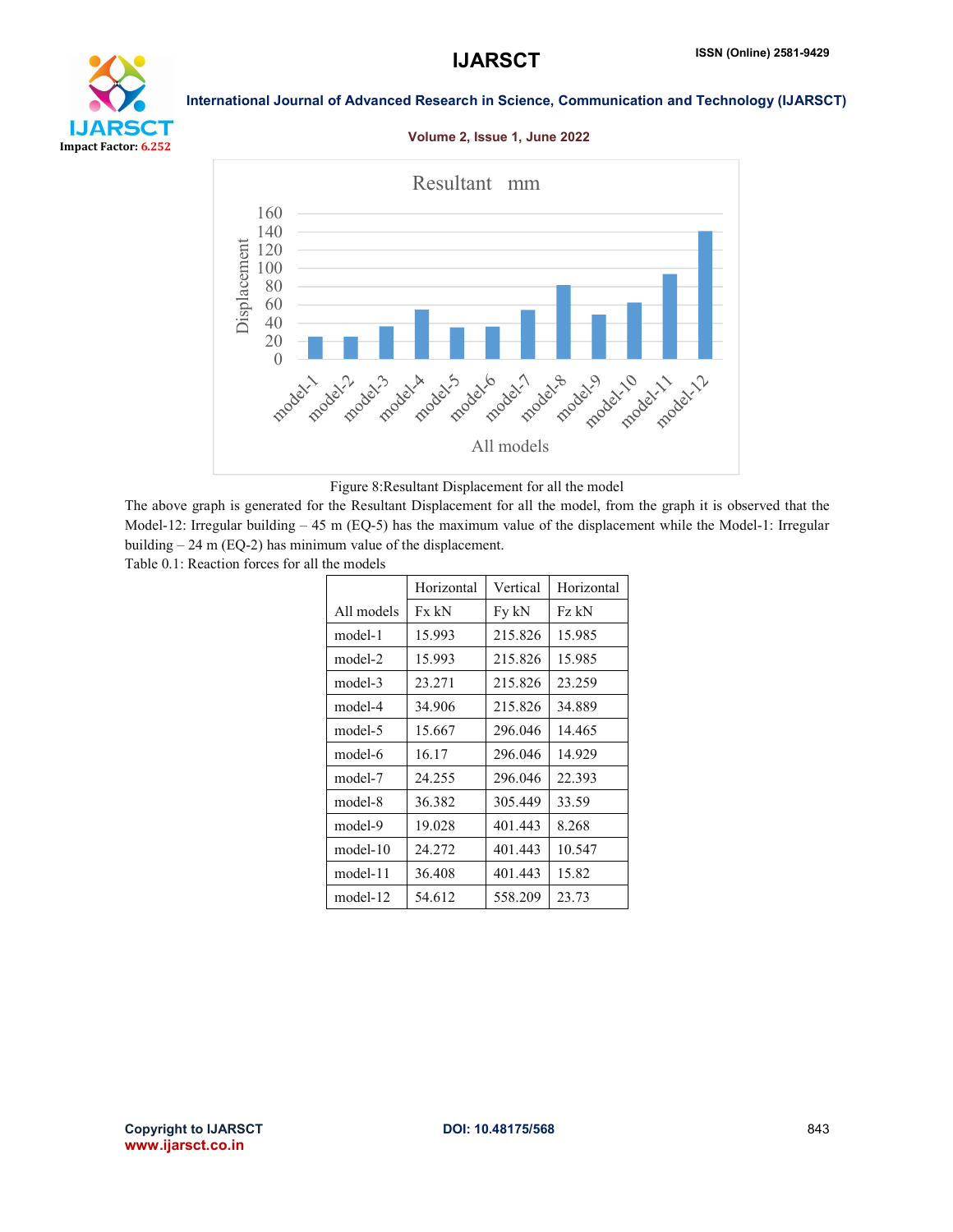

#### International Journal of Advanced Research in Science, Communication and Technology (IJARSCT)

#### Volume 2, Issue 1, June 2022



#### Figure 9:Horizontal Reaction (Fx) for all the model

The above graph is generated for the Horizontal Reaction (Fx) for all the model, from the graph it is observed that the Model-12: Irregular building  $-45$  m (EQ-5) has the maximum value of the Horizontal Reaction (Fx) while the Model-1: Irregular building – 24 m (EQ-2) has minimum value of the displacement Horizontal Reaction.



#### Figure 10:Horizontal Reaction (Fz) for all the model

The above graph is generated for the Horizontal Reaction (Fz) for all the model, from the graph it is observed that the Model-4: Irregular building  $-24$  m (EQ-5) has the maximum value of the Horizontal Reaction (Fz) while the Model-9: Irregular building – 45 m (EQ-2) has minimum value of the displacement Horizontal Reaction.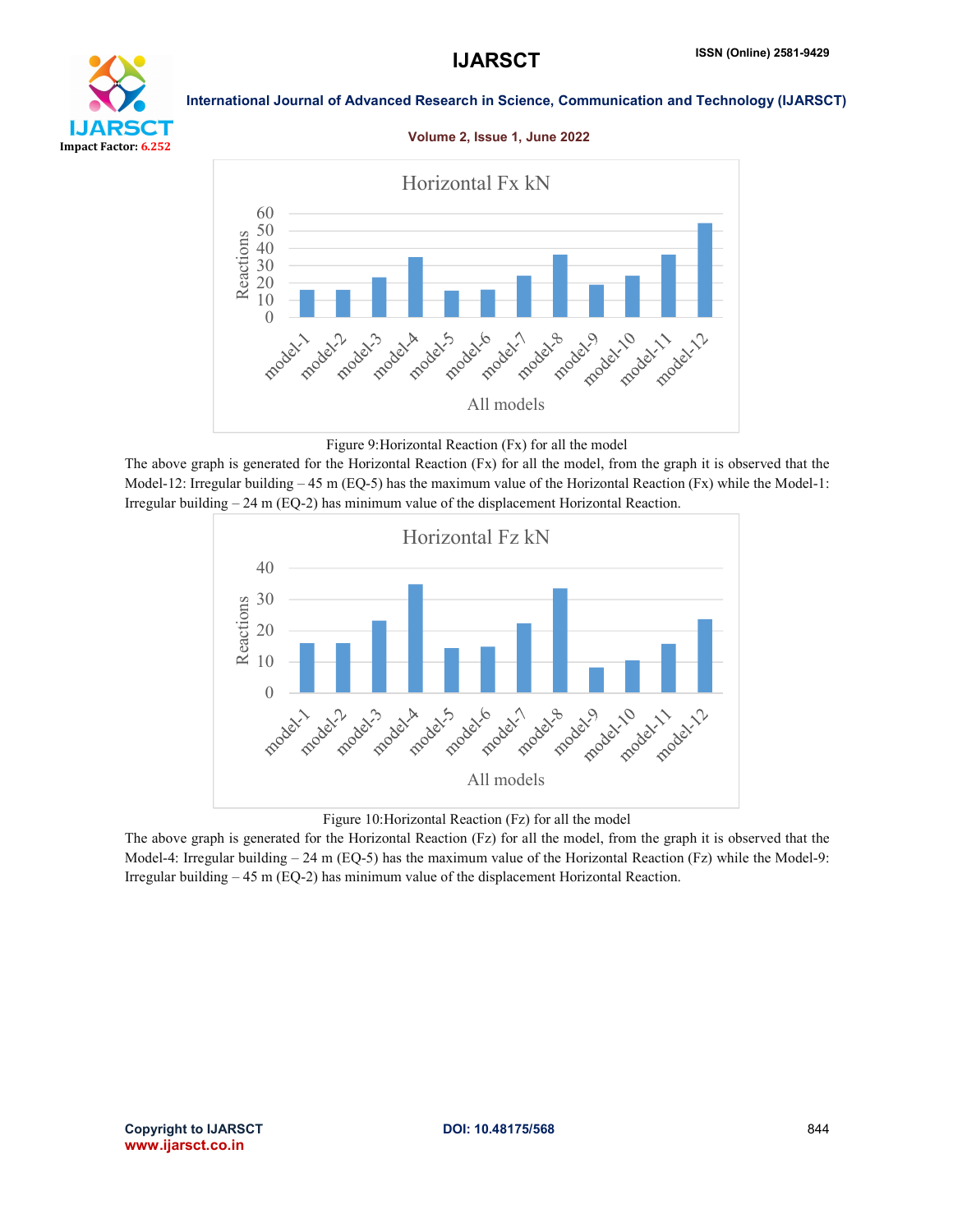## **IJARS etit** Impact Factor: 6.252

#### International Journal of Advanced Research in Science, Communication and Technology (IJARSCT)

#### Volume 2, Issue 1, June 2022





The above graph is generated for the Vertical Reaction (Fy) for all the model, from the graph it is observed that the Model-12: Irregular building  $-45$  m (EQ-5) has the maximum value of the Vertical Reaction (Fy) while the Model-1: Irregular building – 24 m (EQ-2) has minimum value of the displacement Horizontal Reaction. Table 0.2: Reaction moment for all the models

|            | Moment  |        |         |
|------------|---------|--------|---------|
| All models | Mx kNm  | My kNm | Mz kNm  |
| model-1    | 49.171  | 0.234  | 49.196  |
| model-2    | 49.171  | 0.234  | 49.196  |
| model-3    | 71.546  | 0.341  | 71.582  |
| model-4    | 107.319 | 0.511  | 107.373 |
| model-5    | 45.22   | 0.14   | 49.142  |
| model-6    | 46.671  | 0.144  | 50.719  |
| model-7    | 70.006  | 0.216  | 76.078  |
| model-8    | 105.009 | 0.324  | 114.117 |
| model-9    | 25.722  | 0.069  | 60.628  |
| $model-10$ | 32.81   | 0.088  | 77.335  |
| model-11   | 49.215  | 0.132  | 116.002 |
| model-12   | 73.823  | 0.197  | 174.003 |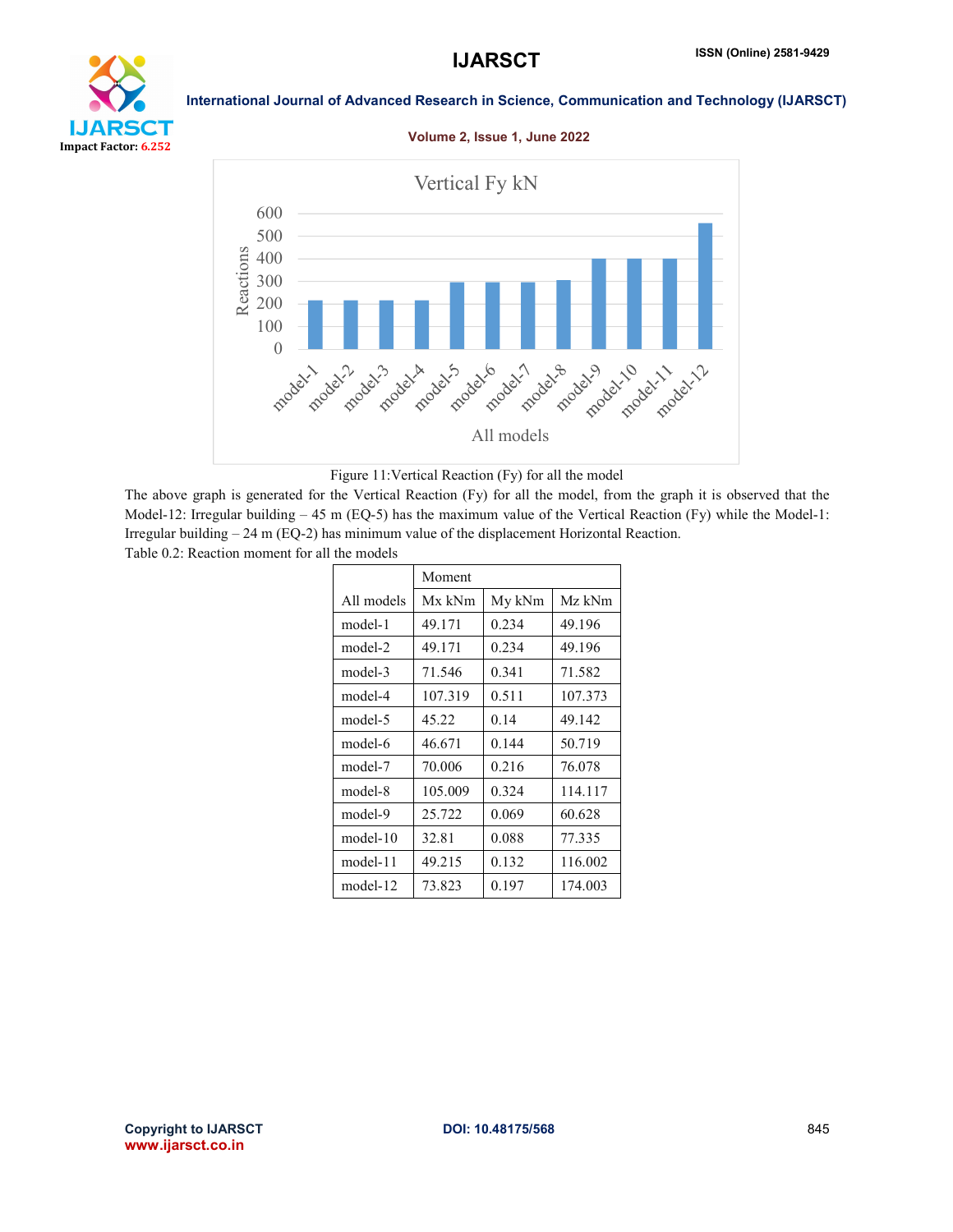# YТ Impact Factor: 6.252

#### International Journal of Advanced Research in Science, Communication and Technology (IJARSCT)

#### Volume 2, Issue 1, June 2022





The above graph is generated for the Moment (Mx) for all the model, from the graph it is observed that the Model-4: Irregular building  $-24$  m (EQ-5) has the maximum value of the Moment (Mx) while the Model-1: Irregular building  $-$ 24 m (EQ-2) has minimum value of the displacement Horizontal Reaction.





The above graph is generated for the Moment (Mz) for all the model, from the graph it is observed that the Model-12: Irregular building – 45 m (EQ-5) has the maximum value of the Moment (Mz) while the Model-1: Irregular building – 24 m (EQ-2) has minimum value of the displacement Horizontal Reaction.

Table 0.3: Beam forces for all the models

| All models | Fx kN   | Fy kN  | Fz kN  |
|------------|---------|--------|--------|
| model-1    | 215.826 | 17.081 | 17.072 |
| model-2    | 215.826 | 17.081 | 17.072 |

Copyright to IJARSCT **DOI: 10.48175/568** 846 www.ijarsct.co.in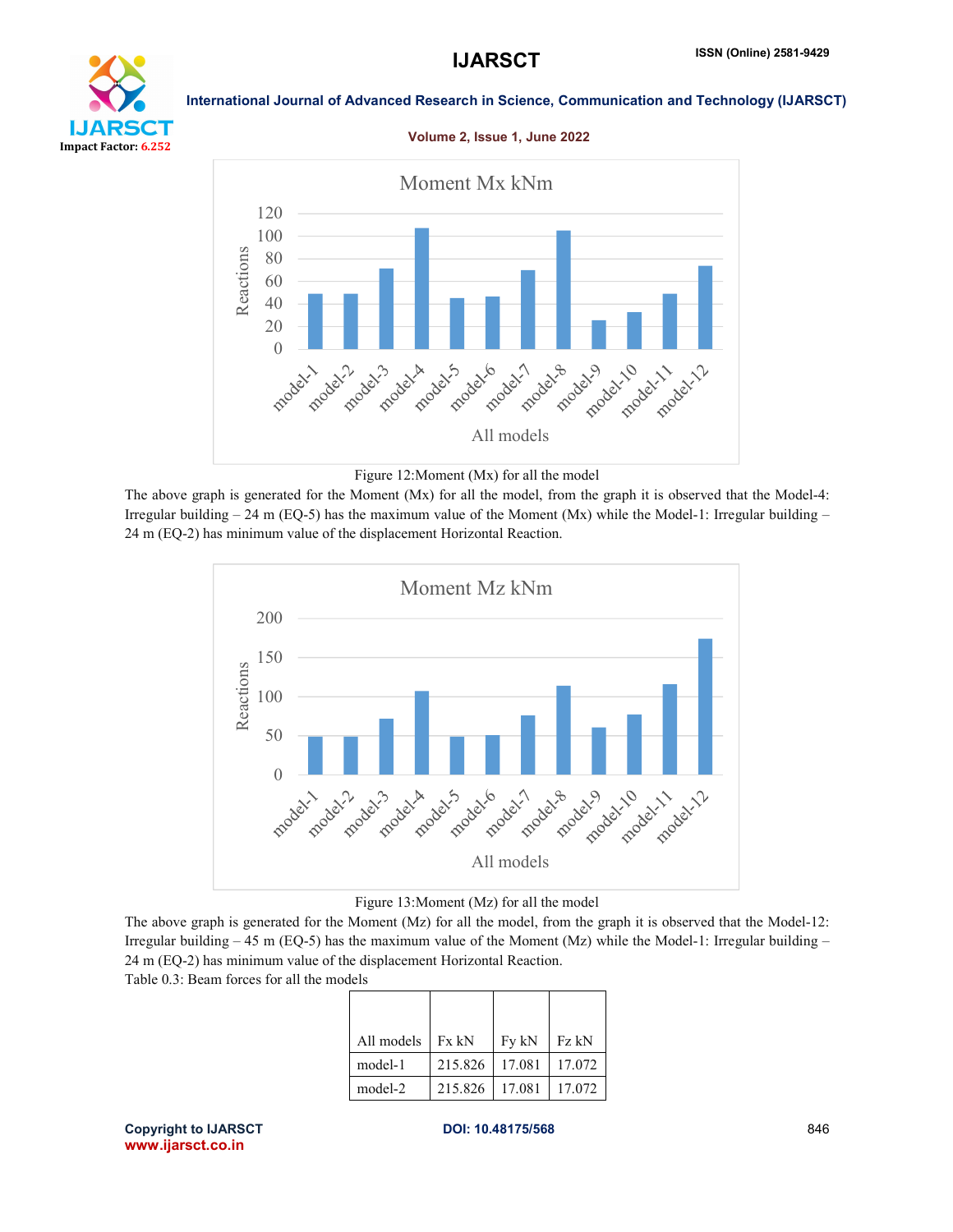

| model-3    | 215.826 | 24.854 | 24.841 |
|------------|---------|--------|--------|
| model-4    | 215.826 | 37.281 | 37.261 |
| model-5    | 296.046 | 18.262 | 16.675 |
| model-6    | 296.046 | 18.847 | 17.21  |
| model-7    | 296.046 | 28.271 | 25.815 |
| model-8    | 305.449 | 42.407 | 38.723 |
| model-9    | 401.443 | 23 021 | 10458  |
| $model-10$ | 401.443 | 29.364 | 13.34  |
| model-11   | 401.443 | 44.046 | 20.009 |
| model-12   | 558.209 | 66.069 | 30.014 |







The above graph is generated for the Beam forces (Fx) for all the model, from the graph it is observed that the Model-12: Irregular building – 45 m (EQ-5) has the maximum value of the Beam forces (Fx) while the Model-1: Irregular building – 24 m (EQ-2) has minimum value of the displacement Horizontal Reaction.

#### IV. CONCLUSION

The present work is related to the analyzing the structure having irregularity, the different models have been compared graphically and tabular comparison is also prepared. The different models includes the structure with heights of 24m, 33m & 45m. The earthquake zone is also varied from zone II, III, IV & V for those structures with irregularities. The following conclusions are made.

- 1. The model 9 to 12 gives the maximum Time period (sec) while the models 1 to 4 gives the minimum value of Time period (sec).
- 2. The maximum Mass Participation while the models 1 to 4 gives the minimum value of Mass Participation.
- 3. The maximum frequency (Hz) while the models 9 to 12 gives the minimum value of frequency (Hz).

#### **REFERENCES**

[1] Ashvin g. Soni, prof. D. G. Agrawal, dr. A. M. Pande, 2015 ,Effect of Irregularities in Buildings and their Consequences , International journal of modern trends in engineering and research.

Copyright to IJARSCT **DOI: 10.48175/568** 847 www.ijarsct.co.in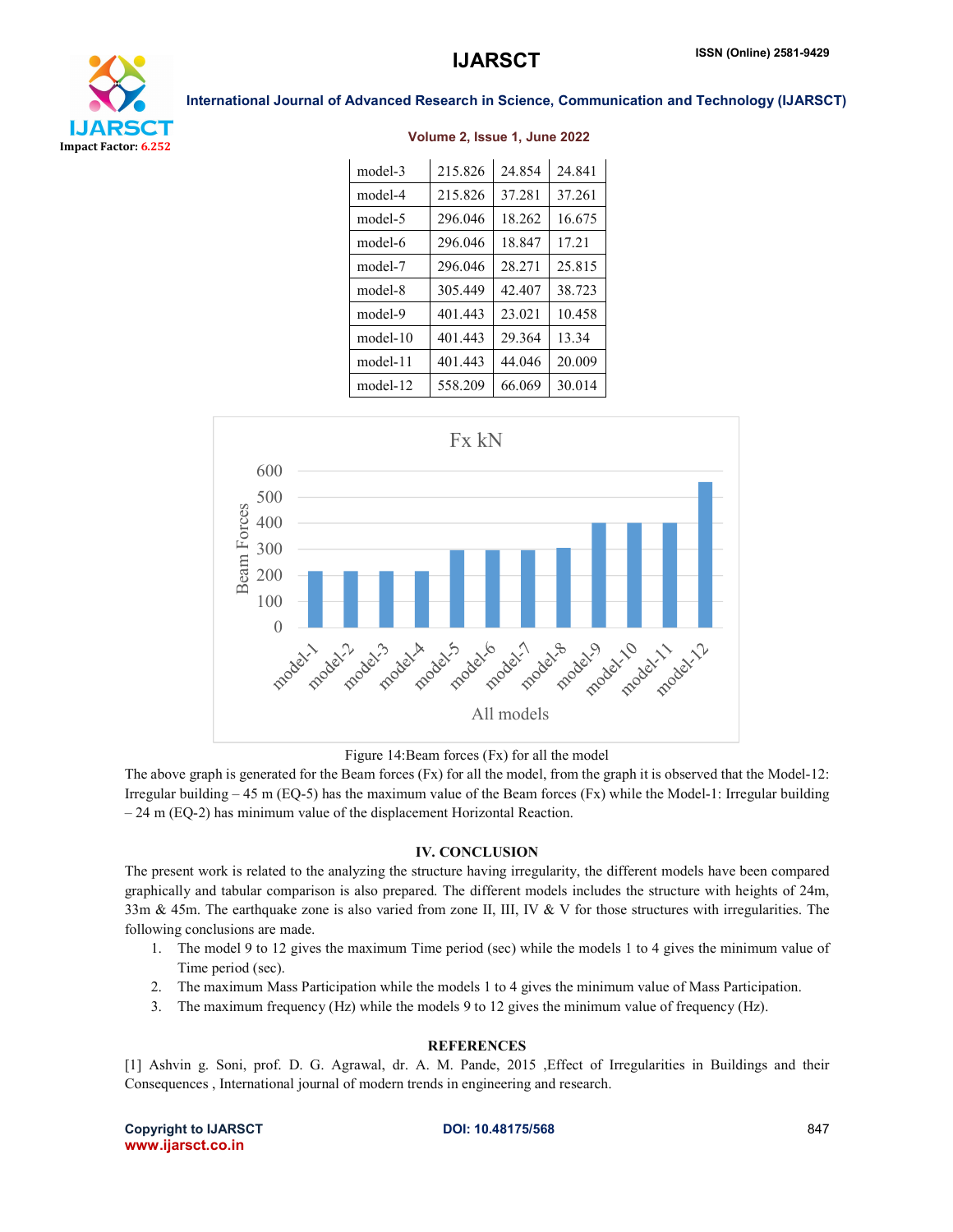

#### Volume 2, Issue 1, June 2022

[2] E. Hassaballa, Fathelrahman M. Adam., M. A. Ismaeil ,2013 ,Seismic Analysis of a Reinforced Concrete Building by Response Spectrum Method , IOSR Journal of Engineering (IOSRJEN).

[3] HimanshuBansal, Gagandeep , 2012 , Seismic Analysis and Design of Vertically Irregular RC Building Frames , International Journal of Science and Research (IJSR)

[4] Poonam, Anil kumar, and Ashok k. Gupta , 2012 , Study of Response of Structurally Irregular Building Frames to Seismic Excitations , International Journal of Civil, Structural ,Environmental and Infrastructure Engineering Research and Development (IJCSEIERD).

[5] Sarkar P, Prasad A Meher, MenonDevdas, 2010, Vertical geometric irregularity in stepped building frames, Engineering Structures 32 (2010) 2175–2182 .

[6] Athanassiadou C.J, 2008, Seismic performance of R/C plane frames irregular in elevation, Engineering Structures 30 (2008):1250–1261 .

[7] Karavallis, Bazeos and Beskos, 2008, Estimation of seismic inelastic deformation demands in plane steel MRF with vertical mass irregularities, Engineering Structures 30 (2008) 3265–3275 .

[8] Lee Han Seon ,Dong Woo Kee, 2007, Seismic response characteristics of high-rise RC wall buildings having different irregularities in lower stories, Engineering Structures 29 (2007):3149–3167 .

[9] Valmundsson and Nau, 1997, Seismic Response of Building Frames with Vertical Structural Irregularities, Journal of structural engineering, 123:30-41.

[10] BSSC (2003). "The 2003 NEHRP Recommended Provisions for New Buildings and Other Structures, Part 2: Commentary (FEMA 450)", Building Seismic Safety Council, National Institute of Building Sciences, Washington, DC, U.S.A.

[11] Chintanapakdee, C. and Chopra, A.K. (2004). "Seismic Response of Vertically Irregular Frames: Response History and Modal Pushover Analyses", Journal of Structural Engineering, ASCE, Vol. 130, No. 8, pp. 1177-1185.

[12] Das, S. and Nau, J.M. (2003). "Seismic Design Aspects of Vertically Irregular Reinforced Concrete Buildings", Earthquake Spectra, Vol. 19, No. 3, pp. 455-477.

[13] Esteva, L. (1992). "Nonlinear Seismic Response of Soft-First-Story Buildings Subjected to Narrow- Band Accelerograms", Earthquake Spectra, Vol. 8, No. 3, pp. 373-389.

[14] FEMA (2000). "Recommended Seismic Design Criteria for New Steel Moment-Frame Buildings", Report FEMA 350, Federal Emergency Management Agency, Washington, DC, U.S.A.

[15] Fragiadakis, M., Vamvatsikos, D. and Papadrakakis, M. (2006). "Evaluation of the Influence of Vertical Irregularities on the Seismic Performance of a Nine-Storey Steel Frame", Earthquake Engineering & Structural Dynamics, Vol. 35, No. 12, pp. 1489-1509.

[16] Humar, J.L. and Wright, E.W. (1977). "Earthquake Response of Steel-Framed Multistorey Buildings with Set-Backs", Earthquake Engineering & Structural Dynamics, Vol. 5, No. 1, pp. 15-39.

[17] ICBO (1994). "1994 Uniform Building Code, Volume 2: Structural Engineering Design Provisions", International Conference of Building Officials, Whittier, U.S.A.

[18] ICBO (1997). "1997 Uniform Building Code, Volume 2", International Conference of Building Officials, Whittier, U.S.A.

[19] Kreger, M.E. and Sozen, M.A. (1989). "Seismic Response of Imperial County Services Building in 1979", Journal of Structural Engineering, ASCE, Vol. 115, No. 12, pp. 3095-3111.

[20] Mahin, S.A., Bertero, V.V., Chopra, A.K. and Collins, R.G. (1976). "Response of the Olive View Hospital Main Building during the San Fernando Earthquake", Report UCB/EERC-76/22, Earthquake Engineering Research Center, University of California, Berkeley, U.S.A.

[21] Moehle, J.P. and Alarcon, L.F. (1986). "Seismic Analysis Methods for Irregular Buildings", Journal of Structural Engineering, ASCE, Vol. 112, No. 1, pp. 35-52.

[22] Nassar, A.A. and Krawinkler, H. (1991). "Seismic Demands for SDOF and MDOF Systems", Report No. 95, The John A. Blume Earthquake Engineering Center, Department of Civil and Environmental Engineering, Stanford University, Stanford, U.S.A.

[23] Ruiz, S.E. and Diederich, R. (1989). "The Mexico Earthquake of September 19, 1985 – The Seismic Performance of Buildings with Weak First Storey", Earthquake Spectra, Vol. 5, No. 1, pp. 89-102.